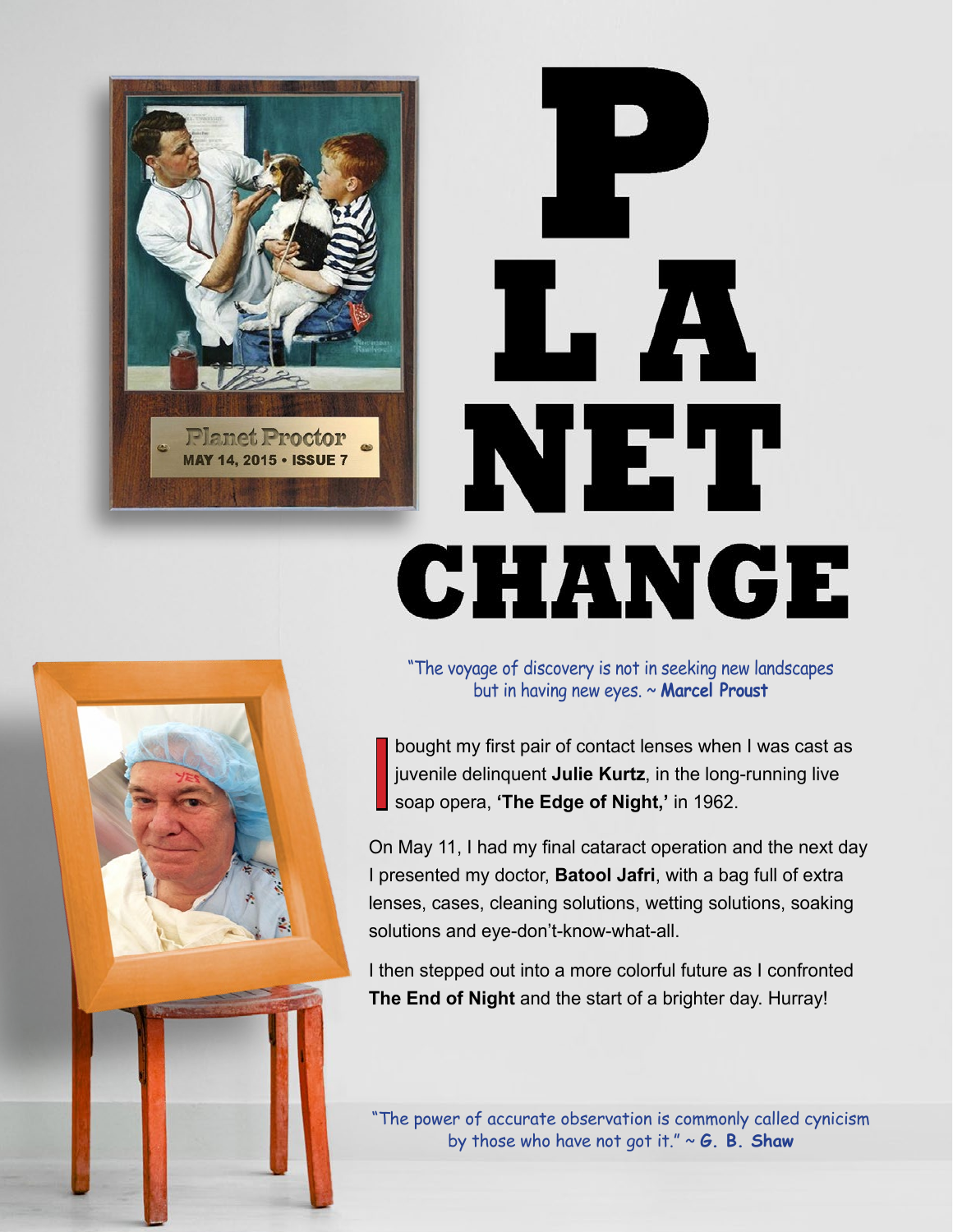

### SO CAN HE, APPARENTLY

Idon't understand why people - and even **Supreme Court** justices - keep harping on the sanctity of the 'definition' of marriage. Hasn't the definition of parenthood changed in the last few hundred years with legal adoption, in vitro fertilization and surrogate mothers? Hasn't the definition of relatives changed with step-siblings, half-siblings and multiple marriages? Didn't the definition of marriage itself change once the Catholic Church relaxed its rules on divorce, annulment and remarrying?

Since when did a common law definition become more important that the written laws and inalienable rights of the U.S. Constitution? I'm more interested in the universal definition of life, liberty and the pursuit of happiness than the dictionary definition of marriage.

Frankly, in a culture were we freely talk about companies getting married, people being married to their jobs, marriages of convenience, and even TV chefs boasting about "a marriage of flavors," the term marriage will continue to be used and abused no matter which way you rule. So please tell me when it became the Supreme Court's job to protect definitions. Their job is to interpret broad laws and rights, not narrow linguistic terms of art...

So wrote **Kevin Kelton** to the *L.A. Times*.

"When you hit a wrong note, it's the next note that makes it good or bad." ~ **Miles Davis**

## CHECK IT OUT

J**eff Waters** walked into a **Bank of America** in Jacksonville with a check for \$368,000,000,000 dollars made out to 'Cash' from U.S. Bank of Idaho, issued in the 1990s. When tellers became suspicious, Waters explained

THE SUPREMES

**Ginsburg, Thomas, Roberts, Kagan, Kennedy, Scalia and Alito. (Uptown Magazine) Not pictured: Breyer and Sotomayor.** 

that a homeless man named **Tito Watts** had sold him the blank check for \$100 several months ago assuring him that it would clear for any amount he wanted. So why \$368 billion?

"It's always been my dream to own the best Italian restaurant in the earth. I'm ten percent Italian. Cooking authentic Italian food is in my blood,"

Waters explained.

"I had planned to make the restaurant 80 million sq. feet and be able to accommodate 30 million eaters at once,

plus it was gonna be totally underwater so people could look at sharks while they ate…

"Tito said the check was good for any amount I wanted to write it for. So blame Tito, not me. I'm as innocent as a schoolgirl."

**THROUGHOUT** THE 'PLANET,' CLICKING DARK RED TYPE OPENS A RELATED INTERNET LINK.

In addition to forgery, Mr. Waters was charged with unlawfully possessing Chinese throwing stars and bath salts and released after posting \$23,000 bail. Hmmm. Think he wrote a check for that?

> "There are two kinds of people in the world; those who divide the world into two kinds of people and those who don't! ~ Huffington Post columnist **Robert Benchley**

## CHECK ME OUT

**W**elcome to the **Hotel Caliphornia**, also dubbed  $\int$  The Sharlton" on social media. Isis has purportedly opened its own luxury hotel in Iraq's second city Mosul for members of the extremist group to stay in while visiting.

The hotel is believed to be the 5-star **Ninawa International**, which received a number of positive reviews on **TripAdvisor** before being overtaken by militants in June and stripped of its branding, as well as "idolatrous" carvings on the hotel's exterior. It has 262 rooms, two restaurants, two ballrooms and a gymnasium, among other facilities. Pictures circulated by ISIS-affiliated social media accounts show members tending to a well-maintained garden, polishing floors and cleaning windows, expansive

**n** CONTINUED